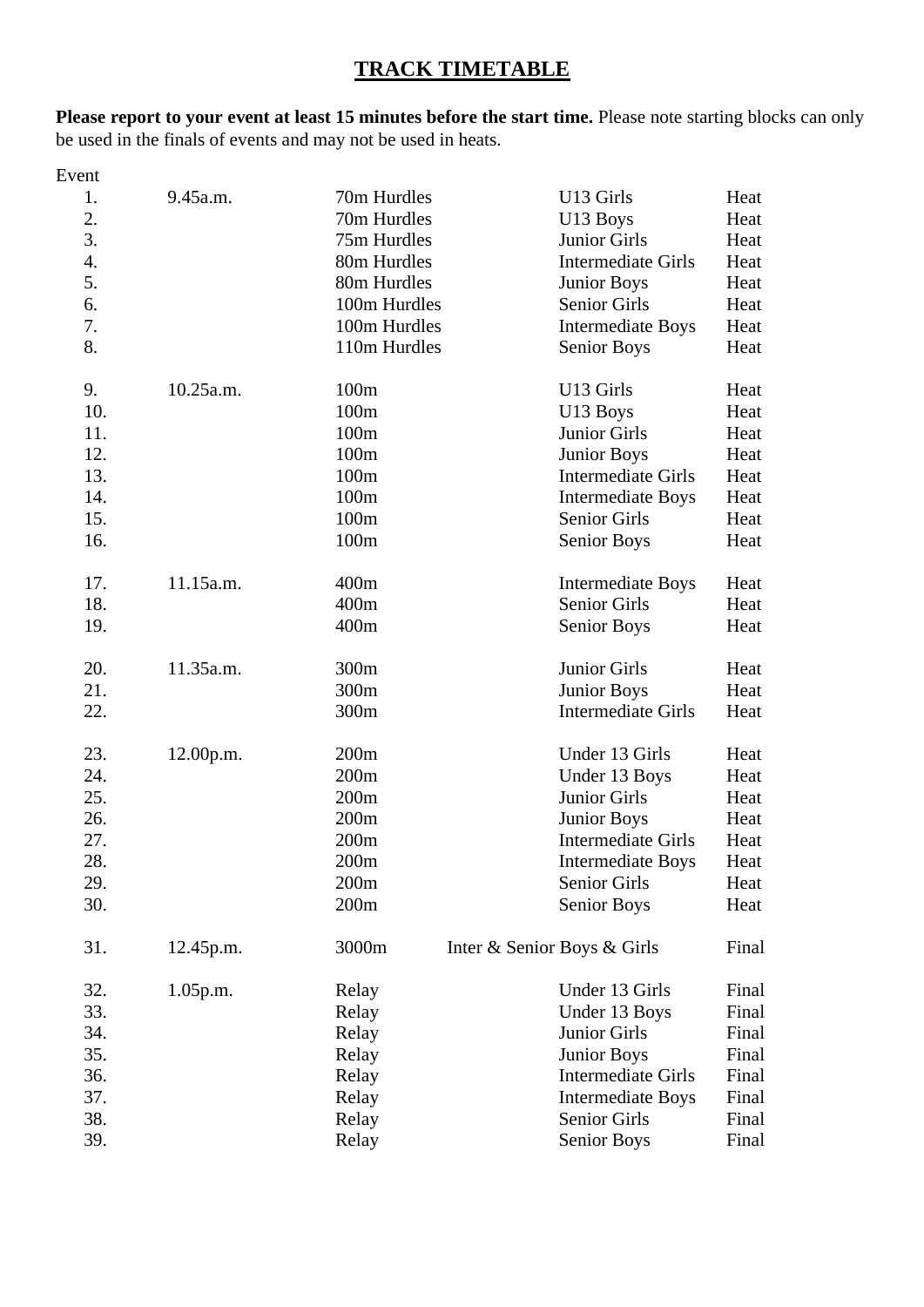# **AFTERNOON EVENTS**

| 40.        | 2.30 p.m. | 300m Hurdles | <b>Intermediate Girls</b> | Heat  |
|------------|-----------|--------------|---------------------------|-------|
| 41.        |           | 400m Hurdles | Senior Girls              | Heat  |
| 42.        |           | 400m Hurdles | <b>Intermediate Boys</b>  | Heat  |
| 43.        |           | 400m Hurdles | <b>Senior Boys</b>        | Heat  |
| 44.        | 2.45p.m.  | 100m         | U13 Girls                 | Final |
| 45.        |           | 100m         | U13 Boys                  | Final |
| 46.        |           | 100m         | Junior Girls              | Final |
| 47.        |           | 100m         | <b>Junior Boys</b>        | Final |
| 48.        |           | 100m         | Intermediate Girls        | Final |
| 49.        |           | 100m         | <b>Intermediate Boys</b>  | Final |
| 50.        |           | 100m         | Senior Girls              | Final |
| 51.        |           | 100m         | <b>Senior Boys</b>        | Final |
| 52.        | 3.05p.m.  | 800m         | U13 Girls                 | Final |
| 53.        |           | 800m         | U13 Boys                  | Final |
| 54.        |           | 800m         | Junior Girls              | Final |
| 55.        |           | 800m         | <b>Junior Boys</b>        | Final |
| 56.        |           | 800m         | Inter/Senior Girls        | Final |
| 57.        |           | 800m         | Inter/Senior Boys         | Final |
| 58.        | 3.45p.m.  | 70m Hurdles  | U13 Girls                 | Final |
| 59.        |           | 70m Hurdles  | U13 Boys                  | Final |
| 60.        |           | 75m Hurdles  | Junior Girls              | Final |
| 61.        |           | 80m Hurdles  | <b>Intermediate Girls</b> | Final |
| 62.        |           | 80m Hurdles  | <b>Junior Boys</b>        | Final |
| 63.        |           | 100m Hurdles | <b>Intermediate Boys</b>  | Final |
|            |           | 1200m        | U13 Girls                 | Final |
| 64.<br>65. | 4.05p.m.  | 1500m        |                           | Final |
| 66.        |           | 1500m        | U13 Boys<br>Junior Girls  | Final |
| 67.        |           | 1500m        | Junior Boys               | Final |
| 68.        |           | 1500m        | Inter/Senior Girls        | Final |
| 69.        |           | 1500m        | Inter/Senior Boys         | Final |
| 70.        | 4.55 p.m. | 200m         | U13 Girls                 | Final |
| 71.        |           | 200m         | U13 Boys                  | Final |
| 72.        |           | 200m         | Junior Girls              | Final |
| 73.        |           | 200m         | <b>Junior Boys</b>        | Final |
| 74.        |           | 200m         | <b>Intermediate Girls</b> | Final |
| 75.        |           | 200m         | <b>Intermediate Boys</b>  | Final |
| 76.        |           | 200m         | Senior Girls              | Final |
| 77.        |           | 200m         | Senior Boys               | Final |
| 78.        | 5.25p.m.  | 300m         | Junior Girls              | Final |
| 79.        |           | 300m         | <b>Junior Boys</b>        | Final |
| 80.        |           | 300m         | <b>Intermediate Girls</b> | Final |
| 81.        |           | 400m         | <b>Intermediate Boys</b>  | Final |
| 82.        |           | 400m         | Senior Girls              | Final |
| 83.        |           | 400m         | <b>Senior Boys</b>        | Final |